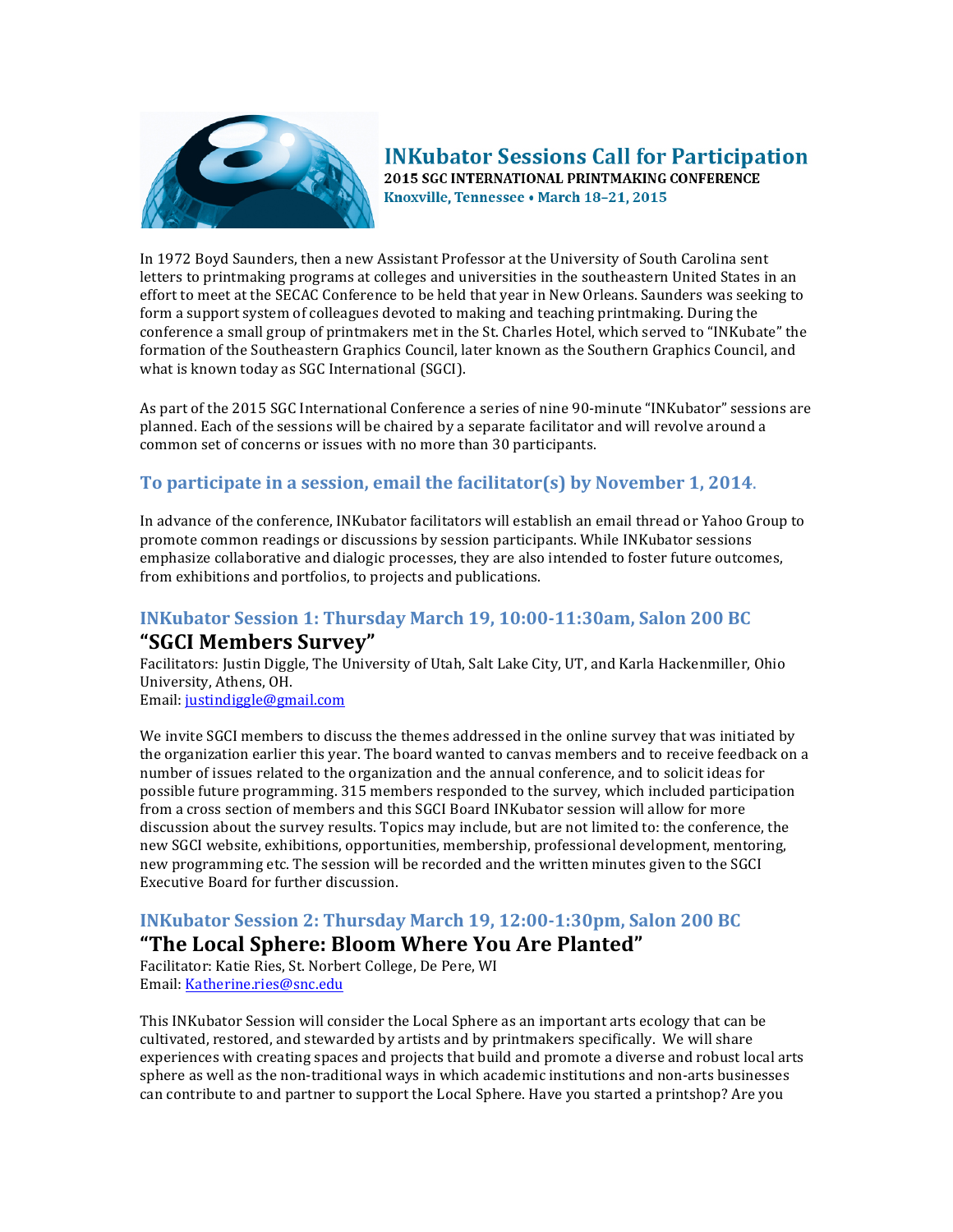running a non-traditional studio-space or driving your mobile gallery around town? How are you growing, expanding, propping up, cashing in on, or otherwise cultivating your local Art Sphere? We want to hear wisdom from the trenches: what works, what doesn't and what you've done to grow the Local Art Sphere in your area. How can emerging and established artists and printmakers grow their Local Sphere? Emphasis is on collaborative work and practical examples. A small tabloid-sized map of Knoxville's Local Art Sphere will be available to session attendees who wish to take a physical and self-guided tour through the city's Local Sphere.

#### **INKubator Session 3: Thursday March 19, 1:45-3:15pm, Salon 200 BC**

# **"Letterpress and the Domestic Sphere: Women in Printing Past, Present, and Future"**

Facilitators: Jessica C. White, independent artist, Asheville, NC and Kseniya Thomas, independent artist, Carlisle, PA

Email: jessica.c.white@gmail.com

As founders of The Ladies of Letterpress, we invite participation in an INKubator session to address the question, "Why are so many women engaged in the current letterpress printing revival?" The session also seeks to address related questions about navigating work, family, and relationships in the domestic sphere while working as a letterpress printer or running a printing business. Discussions will include the history of women in letterpress and related trades, the current shift in the letterpress printing industry from being primarily male dominated to primarily female dominated, as well as personal experiences of balancing work and family obligations. We hope that through the format of the INKubator session we will be able to foster collaborative connections between the session participants to incubate future projects and collaborations.

# **INKubator Session 4: Thursday March 19, 3:30-5:00pm, Salon 200 BC "Trekking Tradition, Broadening the Sphere"**

Jessica Meuninck Ganger and Nirmal Raja The University of Wisconsin Milwaukee Email: meuninck@uwm.edu

"Trekking Tradition, Broadening the Sphere" will address the influence of international travel on studio practices, and open the conversation to the potential of travel. The facilitators will focus the conversation on how learning cultural histories and crafts, bringing home newly gained knowledge, and applying it to studio investigations deepens our understanding and use of new and emerging print media. Participants can share how to uniquely apply their own histories in the crafts along with learning those of others via travel, research grants, study abroad programs, residencies, etc. to work in print. Through dialog, they will explore how a global practice enables an exchange of techniques and histories, and how visual conversations with the world shapes innovation within the field.

# **INKubator Session 5: Friday March 20, 10:00-11:30am, Salon 200 BC**

# "**The Printmaking Legacy Project®"**

Facilitators: James Bailey, University of Montana. Missoula, MT; Susan Goldman, Lily Press, Rockville, MD; Anita Jung, University of Iowa, Iowa City, IA. Email: goldmanprint@comcast.net

Printmaking Legacy Project ® preserves and disseminates the legacy, history, practice and understanding of the fine art of printmaking to the national and international arts community, students and to the general public. The project documents the collaboration among universities, workshops and professional print studios and how their participants fundamentally changed the course of development in American printmaking and American art. Through fundraising to support public programs, including lectures and workshops, and the creation of a vast archive of documentary interviews of artists and art professionals, the Printmaking Legacy Project  $\circledR$  bridges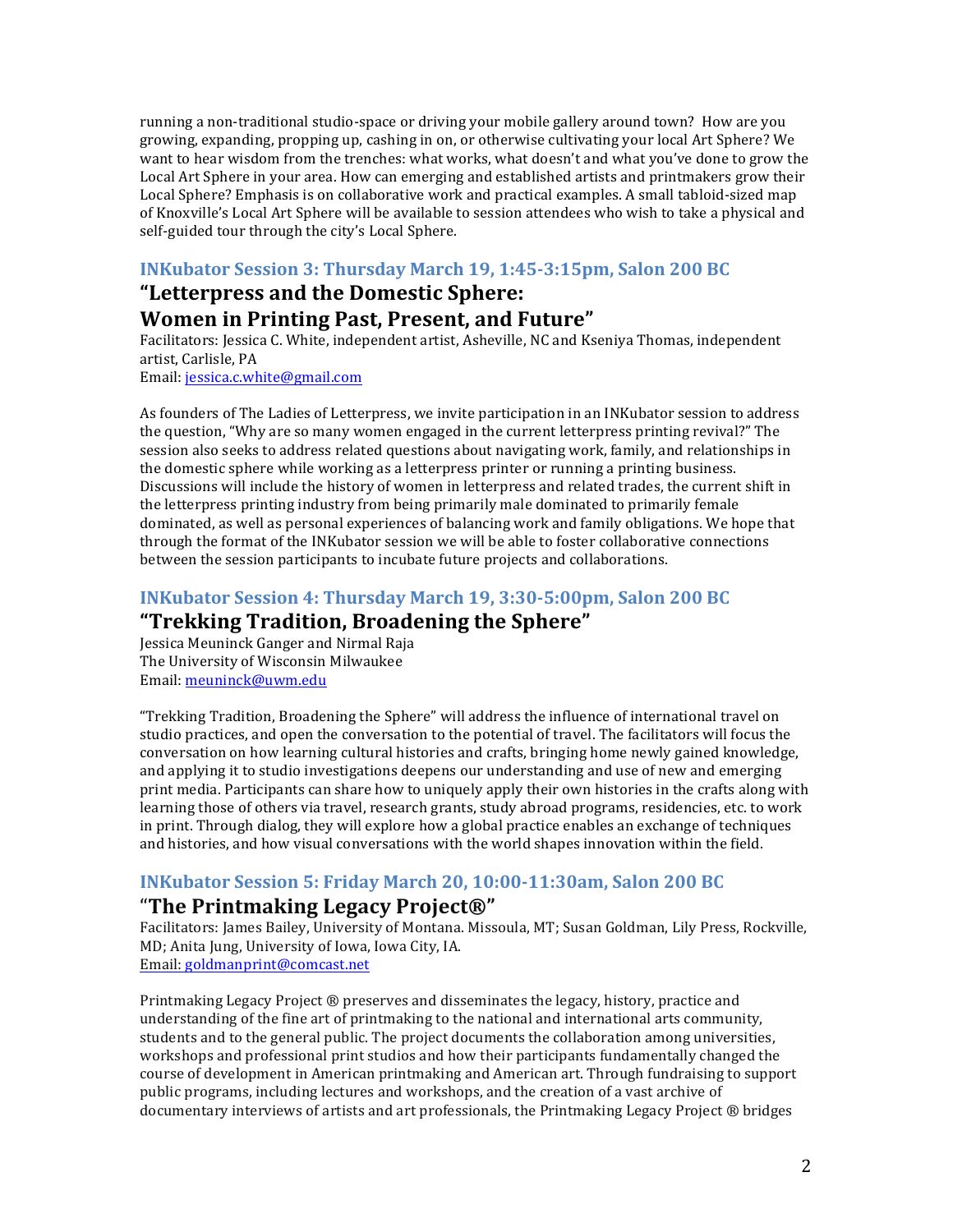the gap between the founders of American printmaking, those working in printmaking today, young artists, students and the general public. Founding Director Susan Goldman, and Board Members James Bailey and Anita Jung invite SGCI members at all stages in their careers to present their ideas and suggestions in undertaking this initiative. We seek to discuss the role of legacy, and how we can combine efforts to insure for the future, preservation of our history. What can we learn from the past and apply to our present and future circumstances? How can the Printmaking Legacy Project  $\circledR$  best serve SGCI and the larger printmaking community?

# **INKubator Session 6: Friday March 20, 12:00-1:30pm, Salon 200 BC**

# "The Constructed Sphere: **Sculptural Printmakers Tap the Third Dimension"**

Facilitator: Linda Jules, Kamloops Printmaker's Society, Kamloops, British Columbia, Canada Email: lindajules3@gmail.com

This INKubator Session invites participation from printmakers whose interests lie in producing extra-dimensional works. Expanding the confines of the flat picture plane, sculptural printmakers explore the opportunities presented by printmaking processes, print imagery, paper and alternate materials to produce three-dimensional objects. In the Constructed Sphere, prints exist on the border of two- and three-dimensional space, embracing the history, tradition and process of print, while bending and distorting the flat image into something entirely new and different. From largescale collaborative woodcut print sculptures to small cut-and-fold etched models, extra-dimensional works are pushing the role of the print beyond its traditional boundaries, conveying both line and volume, depth and flatness. While book forms represent an aspect of 3D prints, this session is focused on examining other manifestations of the 3D print. Participants in this INKubator Session will meet each other, share their work, and discuss strategies for dealing with problems associated with scale, structure, materials, shipping and more. They will have the opportunity to make connections and initiate collaborative projects that can bring this dynamic art form to the attention of the printmaking community and a wider public.

#### **INKubator Session 7: Friday March 20, 1:45-3:15pm, Salon 200 BC**

# **"Photogravure Printer Community"**

Facilitator: Jennifer Scheuer, artist, Knoxville, TN. Email: jenscheuer@yahoo.com

The "Photogravure Printer Community" INKubator session seeks to build a network of contemporary artists and printers who are currently working in the process of photogravure. Recently, a resurgence of interest in photogravure has led to many workshops; however, it is unclear who and where artists are now practicing this  $19<sup>th</sup>$  century technique. The goal of the session is to build a community to share process and resources, to discuss specifics of the process and local climate, and to hold a discussion of both digital and analog practices. Please bring examples of your photogravures to the session. A hopeful outcome of this INKubator session is to organize a group of artists for a future print exchange of photogravure.

#### **INKubator Session 8: Friday March 20, 3:30-5:00pm, Salon 200 BC**

#### **"Shared Visions: Collaborative and Community Arts Actions"**

Facilitators: Hugh Merrill, Kansas City Art Institute, Kansas City, MO, and Adelia Ganson, Chameleon Arts and Youth Development, Kansas City, MO Email: adeliaganson@gmail.com

From early political cartoons to Twitter, Facebook, and Instagram, images combined with the written word have changed the world. We are interested in the role of printmaking in social change and where it intersects with the role of art and artists. It is our belief that printmakers and printmaking